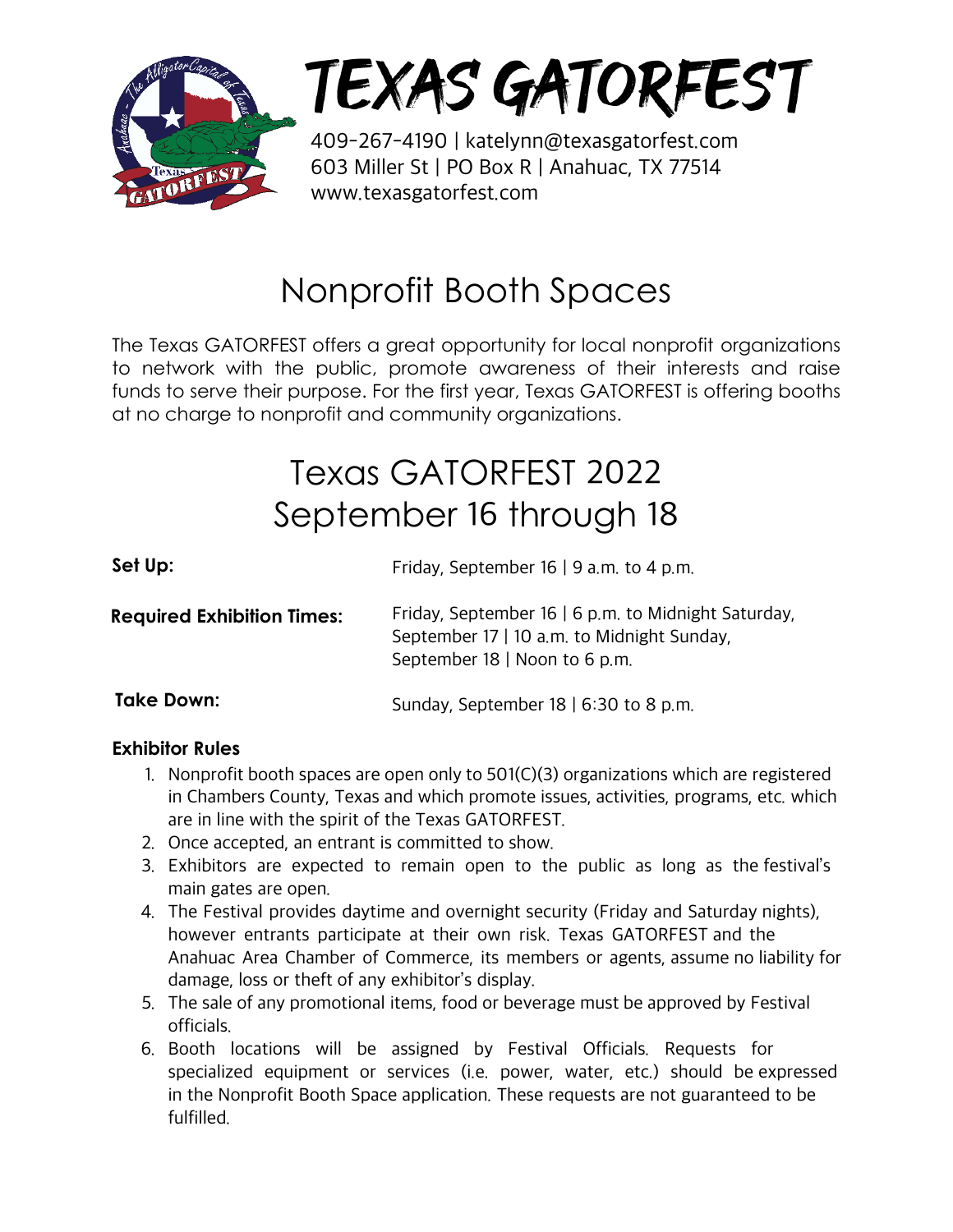

# TEXAS GATORFEST

409-267-4190 | katelynn@texasgatorfest.com 603 Miller St | PO Box R | Anahuac, TX 77514 www.texasgatorfest.com

- 7. Exhibitors agree to provide professional service to all prospective customers and GATORFEST guests. Exhibitors agree to work with GATORFEST volunteers and staff in a positive manner. Exhibitors who choose to exhibit an unprofessional code of conduct will be asked to leave the festival.
- 8. All exhibitors agree to abide by the following festival rules:
	- a. No cans, bottles, glass containers, alcoholic beverages or concealed weapons may be brought into the park
	- b. No coolers permitted in the park
	- c. No pets permitted in the park
	- d. No swimming is allowed
	- e. Refunds will not be given for any reason, including cancellation of the festival
	- f. Any persons entering the Festival are subject to search by Texas GATORFEST Security and/or local law enforcement officials. This includes guests, volunteers, vendors, exhibitors, contractors and entertainers
	- g. Participation in any and all activities available at Texas GATORFEST is by choice and at the participant's own risk
	- h. Pursuant to Section 30.06, Penal Code:
		- i. A person licensed under Subchapter H, Chapter 411 Government Code may not enter this property with a concealed handgun or weapon
- 9. Submission of an entry constitutes agreement on the part of the entrant to the terms and conditions set forth in this prospectus.